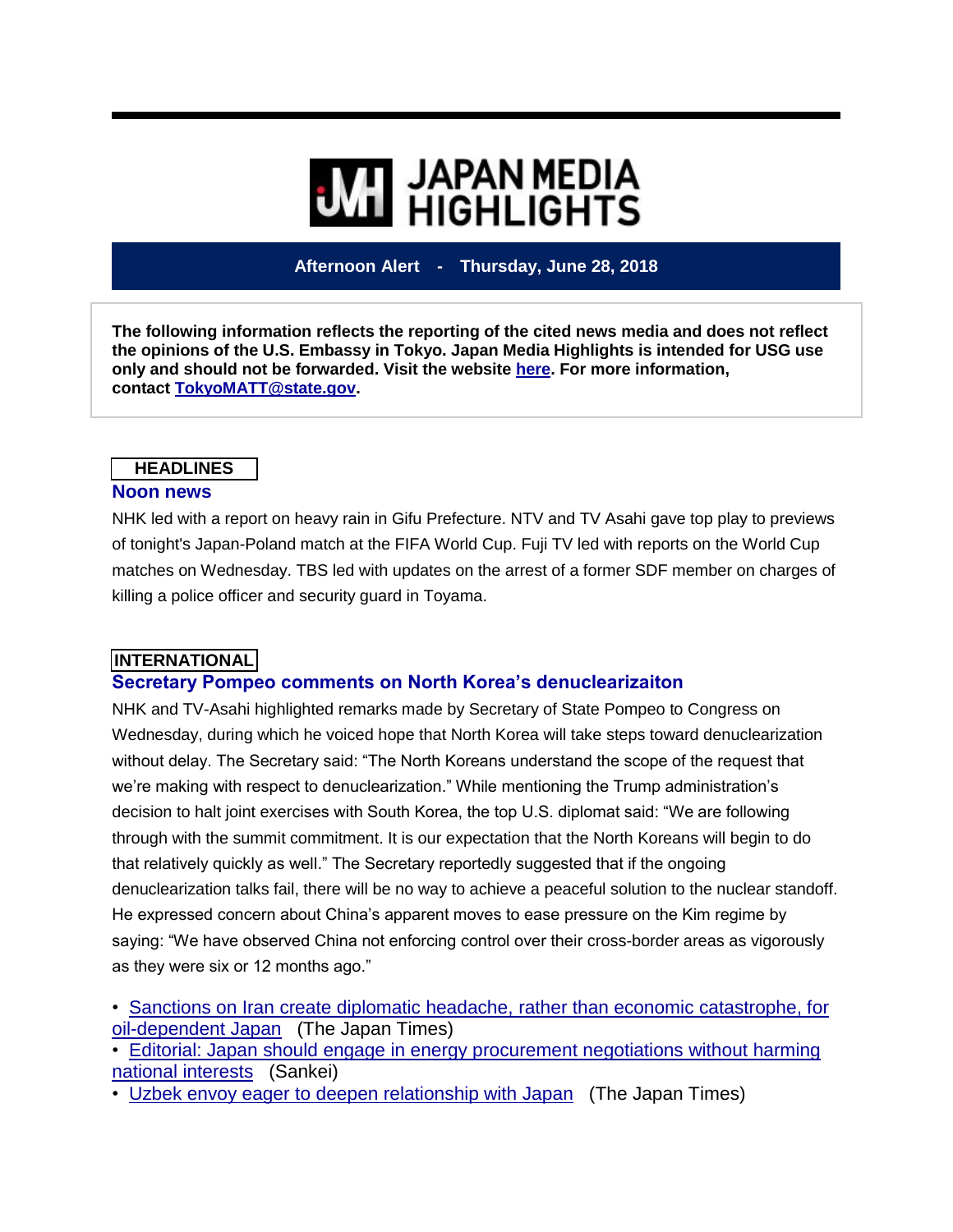- [Cartoon:](https://jmh.usembassy.gov/20180628107621/) Erdoğan pins Turkey (Asahi)
- Custody rulings to be easier to enforce under advised [changes](https://jmh.usembassy.gov/20180628107644/) (The Asahi Shimbun)

#### **ECONOMY**

- Toyota warns against U.S. move to curb auto [imports](https://jmh.usembassy.gov/20180628107630/) (Kyodo News)
- [Cartoon:](https://jmh.usembassy.gov/20180628107623/) Casino bill (Akahata)
- Japan to [cooperate](https://jmh.usembassy.gov/20180628107577/) for Thailand joining TPP free trade talks (Kyodo News)
- Asia's first patent [arbitration](https://jmh.usembassy.gov/20180628107634/) hub to open in Tokyo (Nikkei Asian Review)

## **POLITICS**

- Prime [minister's](https://jmh.usembassy.gov/20180628107596/) schedule on June 27, 2018 (Nikkei)
- Abe says question time has outlived its [usefulness](https://jmh.usembassy.gov/20180628107583/) (The Japan Times)
- [Opposition](https://jmh.usembassy.gov/20180628107598/) complains of too little question time in party leaders' debate (Yomiuri)
- Panel led by Koizumi submits [proposals](https://jmh.usembassy.gov/20180628107603/) for Diet reform (Yomiuri)
- DPFP to hold [presidential](https://jmh.usembassy.gov/20180628107605/) election in early September (Mainichi)
- LDP maintains delicate [relationship](https://jmh.usembassy.gov/20180628107607/) with labor group Rengo (Nikkei)
- Abe dines with LDP's [unaffiliated](https://jmh.usembassy.gov/20180628107610/) young lawmakers (Mainichi)
- Former [Japanese](https://jmh.usembassy.gov/20180628107627/) envoy to U.S. tapped as new JIIA president (Asahi)
- [Cartoon:](https://jmh.usembassy.gov/20180628107622/) Abe's priorities (Akahata)

## **OPINION POLLS**

- Strength and fragility of Abe cabinet: Part 1 [Traditional](https://jmh.usembassy.gov/20180628107638/) method for estimating [administration's](https://jmh.usembassy.gov/20180628107638/) stability less reliable as fewer pollees say they "don't know" if they back [cabinet](https://jmh.usembassy.gov/20180628107638/) (Nikkei)
- Factors driving cabinet support and [nonsupport](https://jmh.usembassy.gov/20180628107615/) (Nikkei)
- Cabinet support rate findings differ [depending](https://jmh.usembassy.gov/20180628107632/) on phrasing of question (Nikkei)

# **SOCIETY**

#### **Shohei Ohtani's elbow injury**

NHK's "Close-up Gendai+" reported on the Los Angeles Angels' Shohei Ohtani, who was placed on the disabled list after he injured a ligament in his right elbow. The program said Ohtani has been treated with platelet-rich plasma injections and will be examined on June 28 to decide whether or not he needs to undergo surgery.

#### **SECURITY**

#### **Changes in Iwakuni**

NHK carried this morning a five-minute report on the city of Iwakuni, which hosts MCAS Iwakuni. The network said that as part of the U.S. force realignment, 50 fighters have been transferred from NAF Atsugi, making MCAS Iwakuni the largest U.S. air station in East Asia. The network said about 3,000 military personnel and their families have also moved to Iwakuni, and now there are more than 10,000 U.S. service members and their families living in the city. The network said although local restaurants, shops, and companies welcome the economic benefits of the move, local residents are suffering from increased noise pollution. According to the network, incidents of noise at 70 db levels that lasted more than five seconds were confirmed more than 1,400 times in May alone. The